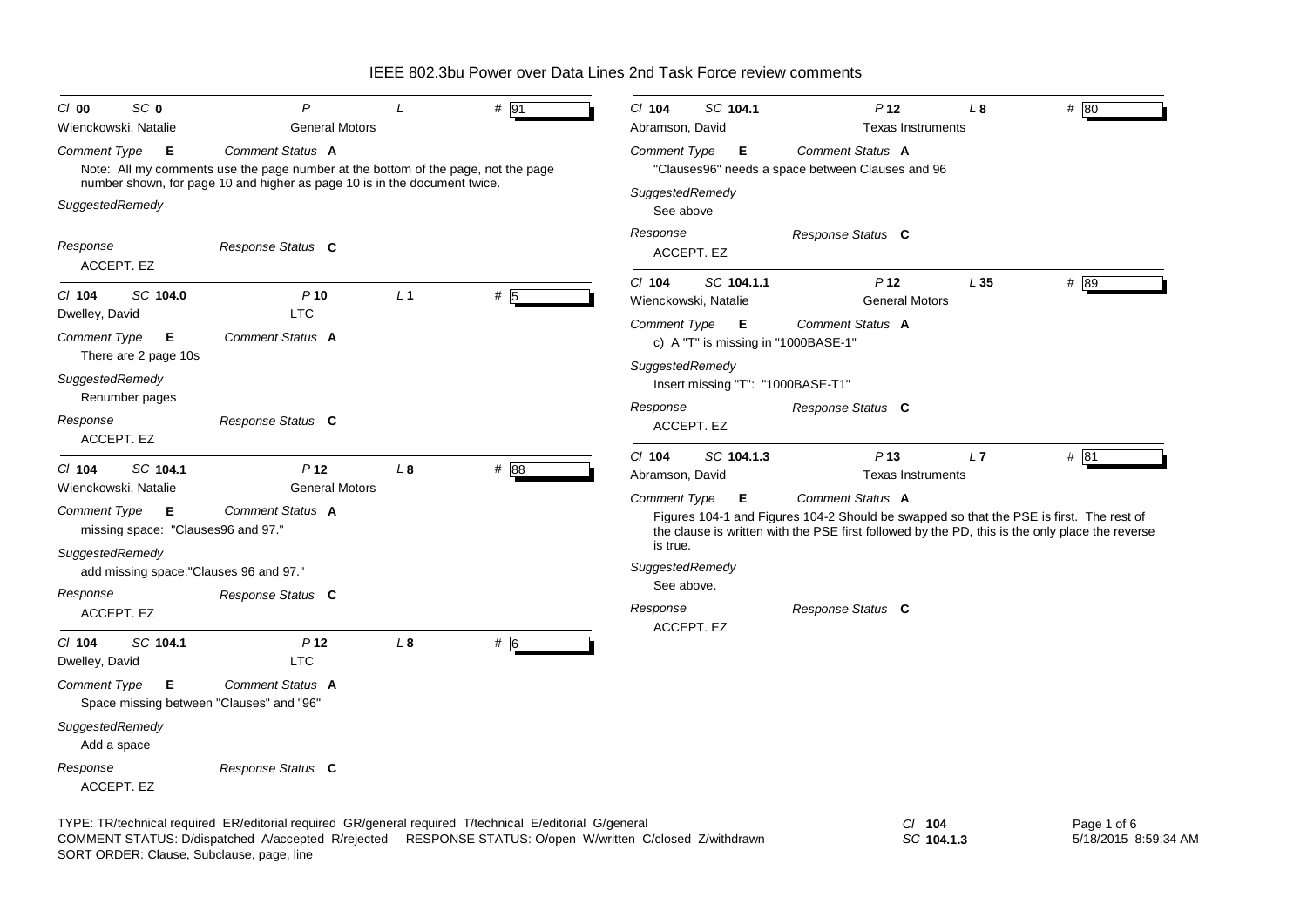| SC 104.2<br>$CI$ 104<br>Wienckowski, Natalie    | P <sub>14</sub><br><b>General Motors</b>                                                                                                                     | L46    | $#$ 90 | SC 104.3.4.1<br>C/ 104<br>Dwelley, David                        | P18<br><b>LTC</b>                                                                                          | L34             | # 13 |
|-------------------------------------------------|--------------------------------------------------------------------------------------------------------------------------------------------------------------|--------|--------|-----------------------------------------------------------------|------------------------------------------------------------------------------------------------------------|-----------------|------|
| Comment Type<br>Е<br>Table 104-1                | Comment Status A                                                                                                                                             |        |        | <b>Comment Type</b><br>Е<br>verbose.                            | Comment Status A<br>The phrase "The forced detection current or currents at the PI shall" is unnecessarily |                 |      |
| SuggestedRemedy<br>Response                     | Inconsistent use of "." and "," to indicate fractional part of a number.<br>In VPD(min) row, column III(48V) replace "28,8" with "28.8"<br>Response Status C |        |        | SuggestedRemedy<br>Response                                     | Replace with "All detection currents at the PI shall"<br>Response Status C                                 |                 |      |
| ACCEPT. EZ                                      |                                                                                                                                                              |        |        | ACCEPT. EZ                                                      |                                                                                                            |                 |      |
| $Cl$ 104<br>SC 104.3.3<br>Dwelley, David        | P <sub>15</sub><br><b>LTC</b>                                                                                                                                | $L$ 41 | # 11   | SC 104.3.4.3<br>$Cl$ 104<br>Wienckowski, Natalie                | P <sub>19</sub><br><b>General Motors</b>                                                                   | L <sub>19</sub> | # 93 |
| Comment Type<br>Е                               | Comment Status A<br>A PSE does not "provide" state machine behavior                                                                                          |        |        | Comment Type <b>E</b><br>Incorrect table reference.             | Comment Status A                                                                                           |                 |      |
| SuggestedRemedy                                 | Change "provide" to "implement" - also in the PD section on page 22, line 32                                                                                 |        |        | SuggestedRemedy<br>Change: Table 200-4                          |                                                                                                            |                 |      |
| Response<br>ACCEPT. EZ                          | Response Status C                                                                                                                                            |        |        | To: Table 104-4<br>Response<br>ACCEPT. EZ                       | Response Status C                                                                                          |                 |      |
| SC 104.3.3<br>$Cl$ 104<br>Wienckowski, Natalie  | P <sub>15</sub><br><b>General Motors</b>                                                                                                                     | $L_6$  | # 92   | SC 104.3.5<br>$Cl$ 104<br>Dwelley, David                        | P <sub>19</sub><br><b>LTC</b>                                                                              | L30             | # 16 |
| <b>Comment Type</b><br>Е<br><b>Figure 104-4</b> | Comment Status A                                                                                                                                             |        |        | <b>Comment Type</b><br>Е<br>Add a reference to the SCCP section | Comment Status A                                                                                           |                 |      |
| SuggestedRemedy                                 | The label of "B" that goes into the IDLE box is turned on its side.                                                                                          |        |        | SuggestedRemedy                                                 | Change t0: "Classification is performed using SCCP. See section 104.6."                                    |                 |      |
| Response<br>ACCEPT. EZ                          | Change the B to be oriented correctly, e.g. turn it 90 degrees.<br>Response Status C                                                                         |        |        | Response<br>ACCEPT. EZ                                          | Response Status C                                                                                          |                 |      |

*SC* **104.3.5**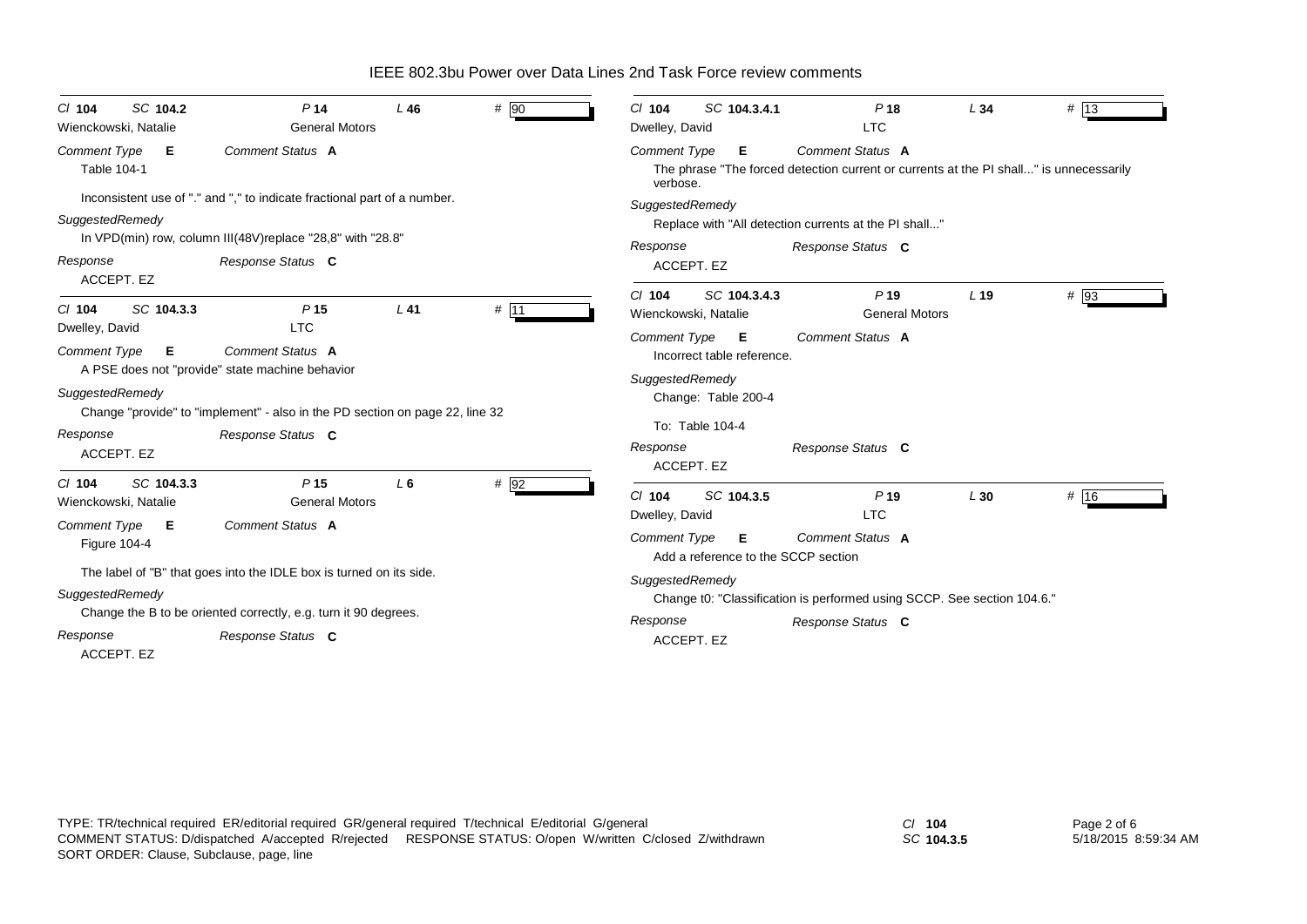| C/ 104<br>Dwelley, David        | SC 104.3.5                              | P <sub>19</sub><br><b>LTC</b>                                                                             | L30   | # 15 | C/ 104<br>Wienckowski, Natalie | SC 104.3.7.1                        | P <sub>22</sub><br><b>General Motors</b>                                                                                                                                                                                                                                                       | $\perp$ 1 | # 86   |
|---------------------------------|-----------------------------------------|-----------------------------------------------------------------------------------------------------------|-------|------|--------------------------------|-------------------------------------|------------------------------------------------------------------------------------------------------------------------------------------------------------------------------------------------------------------------------------------------------------------------------------------------|-----------|--------|
| Comment Type                    | Е                                       | Comment Status A<br>The acronym "SCCP" is a proper noun - no "the" is required                            |       |      | <b>Comment Type</b>            | Е<br>There is a missing space.      | Comment Status A                                                                                                                                                                                                                                                                               |           |        |
| SuggestedRemedy                 |                                         | Remove "The" - also in several other places in the document                                               |       |      | SuggestedRemedy                | Replace: "APSE shall consider"      |                                                                                                                                                                                                                                                                                                |           |        |
| Response                        | ACCEPT. EZ                              | Response Status C                                                                                         |       |      | Response                       | With: "A PSE shall consider"        | Response Status C                                                                                                                                                                                                                                                                              |           |        |
| $CI$ 104                        | SC 104.3.6.2                            | P20                                                                                                       | $L_6$ | # 18 | ACCEPT. EZ                     |                                     |                                                                                                                                                                                                                                                                                                |           |        |
| Dwelley, David<br>Comment Type  | Е                                       | <b>LTC</b><br>Comment Status A<br>Table 104-3 is missing references to explanatory sections of text       |       |      | $Cl$ 104<br>Dwelley, David     | SC 104.4.4                          | P <sub>25</sub><br><b>LTC</b>                                                                                                                                                                                                                                                                  | L6        | #23    |
| SuggestedRemedy<br>Response     |                                         | Add references to text in "Additional Information" column (eg, 104.3.6.3 for item 6)<br>Response Status C |       |      | <b>Comment Type</b>            | Е                                   | <b>Comment Status A</b><br>Text is longer and less clear than it needs to be: "When a PD presents a valid or non-valid<br>detection signature, it shall present the detection signature at the PI.<br>When a PD becomes powered via the PI, it shall present a non-valid detection signature." |           |        |
| add TBDs                        | ACCEPT. EZ                              |                                                                                                           |       |      | SuggestedRemedy                |                                     | Change to: "A PD shall present a detection signature, either valid or non-valid, at the PI. A<br>PD shall present a non-valid detection signature when it is powered via the PI."                                                                                                              |           |        |
| $CI$ 104                        | SC 104.3.7.1<br>Wienckowski, Natalie    | P <sub>21</sub><br><b>General Motors</b>                                                                  | L46   | # 94 | Response<br>ACCEPT. EZ         |                                     | Response Status C                                                                                                                                                                                                                                                                              |           |        |
| Comment Type<br>SuggestedRemedy | E<br>MPS in TMPS should be a subscript. | Comment Status A                                                                                          |       |      | $Cl$ 104<br>Dwelley, David     | SC 104.4.6                          | P25<br><b>LTC</b>                                                                                                                                                                                                                                                                              | $L$ 48    | $#$ 24 |
|                                 |                                         | Make MPS in "window TMPS wide" a subscript.                                                               |       |      | <b>Comment Type</b>            | Е                                   | Comment Status A<br>Passive voice: "The power supply of the PD shall operate within the characteristics in                                                                                                                                                                                     |           |        |
| Response                        |                                         | Response Status C                                                                                         |       |      | Table 104-6."                  |                                     |                                                                                                                                                                                                                                                                                                |           |        |
| ACCEPT. EZ                      |                                         |                                                                                                           |       |      | SuggestedRemedy                |                                     | Change to: "The PD shall draw power according to Table 104-6."                                                                                                                                                                                                                                 |           |        |
|                                 |                                         |                                                                                                           |       |      | Response<br>ACCEPT. EZ         |                                     | Response Status C                                                                                                                                                                                                                                                                              |           |        |
|                                 |                                         |                                                                                                           |       |      |                                |                                     | search and purge 'power supply' from rest of draft                                                                                                                                                                                                                                             |           |        |
|                                 |                                         |                                                                                                           |       |      |                                | Add tbds to Table 104-6 empty cells |                                                                                                                                                                                                                                                                                                |           |        |

*SC* **104.4.6**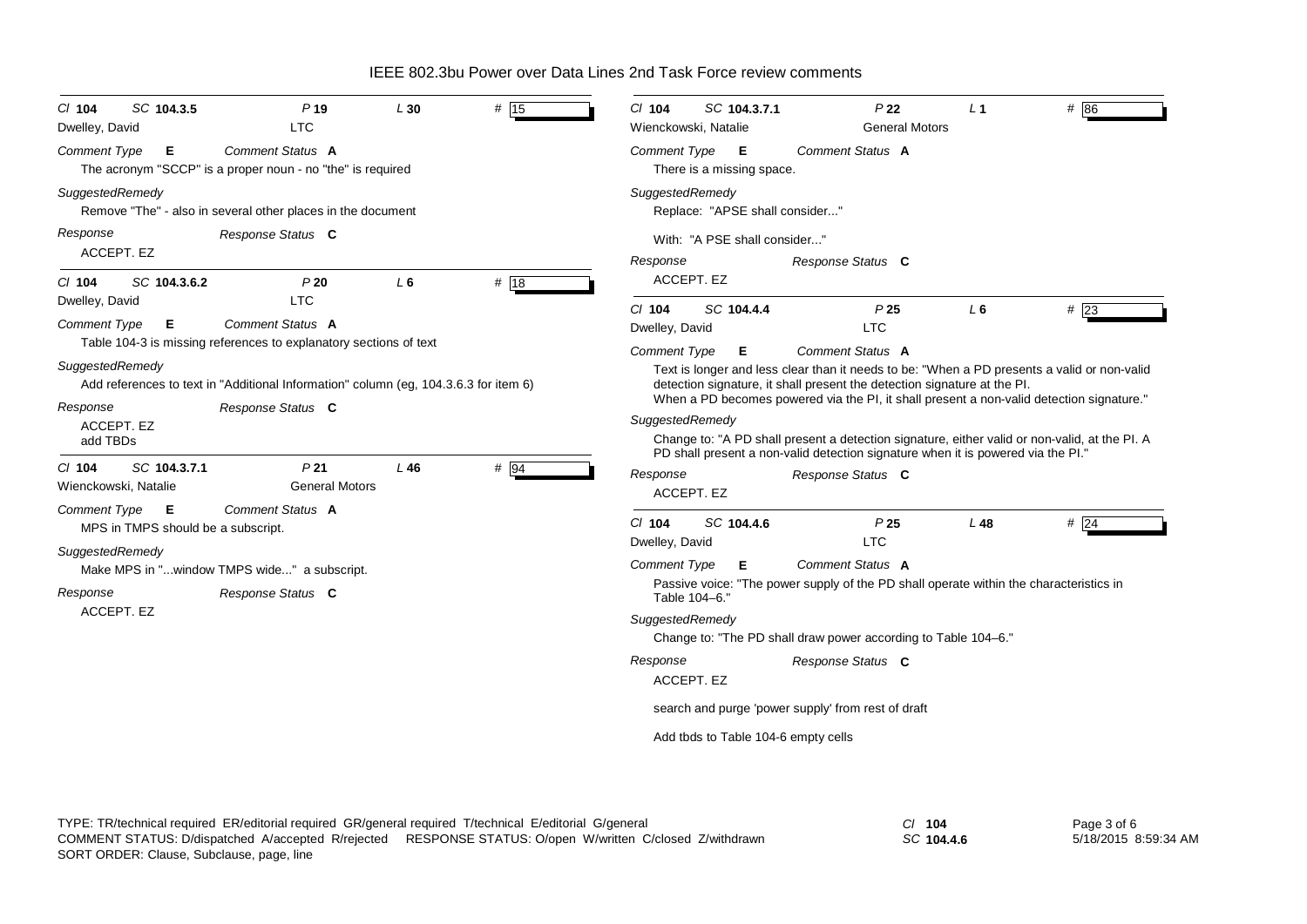| $CI$ 104<br>SC 104.4.6.3<br>Dwelley, David                        | P26<br><b>LTC</b>                                                                                                                                                                                                                                                                                                                                          | L <sub>45</sub> | $#$ 26 | $Cl$ 104<br>Dwelley, David  | SC 104.5.1                           | P <sub>27</sub><br><b>LTC</b>                                                                                                            | L <sub>42</sub> | # 40        |
|-------------------------------------------------------------------|------------------------------------------------------------------------------------------------------------------------------------------------------------------------------------------------------------------------------------------------------------------------------------------------------------------------------------------------------------|-----------------|--------|-----------------------------|--------------------------------------|------------------------------------------------------------------------------------------------------------------------------------------|-----------------|-------------|
| <b>Comment Type</b><br>Е                                          | Comment Status A                                                                                                                                                                                                                                                                                                                                           |                 |        | Comment Type                | T                                    | Comment Status A                                                                                                                         |                 |             |
| Title is too long                                                 |                                                                                                                                                                                                                                                                                                                                                            |                 |        |                             |                                      | Legacy text inherited from PoE that isn't relevant to PoDL: "including those not used by the<br>PD." All two MDI leads are used by PoDL. |                 |             |
| SuggestedRemedy<br>Change to "PD Stability"                       |                                                                                                                                                                                                                                                                                                                                                            |                 |        | SuggestedRemedy             |                                      |                                                                                                                                          |                 |             |
| Response                                                          | Response Status C                                                                                                                                                                                                                                                                                                                                          |                 |        |                             |                                      | Remove the text "including those not used by the PD"                                                                                     |                 |             |
| ACCEPT. EZ                                                        |                                                                                                                                                                                                                                                                                                                                                            |                 |        | Response                    | ACCEPT. EZ                           | Response Status C                                                                                                                        |                 |             |
| SC 104.4.6.3<br>$CI$ 104                                          | P26                                                                                                                                                                                                                                                                                                                                                        | $L$ 47          | #39    | $Cl$ 104                    | SC 104.5.3.1                         | P28                                                                                                                                      | L23             | # 82        |
| Dwelley, David                                                    | LTC                                                                                                                                                                                                                                                                                                                                                        |                 |        | Abramson, David             |                                      | <b>Texas Instruments</b>                                                                                                                 |                 |             |
| Comment Type<br>T<br>max with RLoop in series"                    | Comment Status A<br>Voltage range definition is unclear: "When the PD is fed by VPort_PSE min to VPort_PSE                                                                                                                                                                                                                                                 |                 |        | Comment Type                | ER<br>Equation reference is wrong.   | Comment Status A                                                                                                                         |                 |             |
| SuggestedRemedy<br>max and with RLoop max in series"              | Change to: "When the PD is fed with any voltage between VPort_PSE min and VPort_PSE                                                                                                                                                                                                                                                                        |                 |        | SuggestedRemedy<br>Response |                                      | Change "Equation 104-1" to "Equation 104-2"                                                                                              |                 |             |
| Response<br>ACCEPT. EZ                                            | Response Status C                                                                                                                                                                                                                                                                                                                                          |                 |        |                             | ACCEPT. EZ                           | Response Status C                                                                                                                        |                 |             |
| $CI$ 104<br>SC 104.4.6.4                                          | P <sub>27</sub>                                                                                                                                                                                                                                                                                                                                            | L <sub>17</sub> | #27    | $Cl$ 104                    | SC 104.5.3.1<br>Wienckowski, Natalie | P28<br><b>General Motors</b>                                                                                                             | L24             | # 95        |
| Dwelley, David                                                    | <b>LTC</b>                                                                                                                                                                                                                                                                                                                                                 |                 |        | <b>Comment Type</b>         | - E                                  | Comment Status A                                                                                                                         |                 |             |
| <b>Comment Type</b><br>Е<br>Text could be more clear:             | Comment Status A                                                                                                                                                                                                                                                                                                                                           |                 |        |                             |                                      | There are random carriage returns in the Note 1 text.                                                                                    |                 |             |
| qenerated"                                                        | "The specification for ripple and noise in Table 104–6 shall be for the noise at the PD PI                                                                                                                                                                                                                                                                 |                 |        | SuggestedRemedy             | Remove random carriage returns       |                                                                                                                                          |                 |             |
| to preserve data integrity."                                      | "The ripple and noise specification shall be for all operating voltages"<br>"The PD shall operate correctly in the presence of ripple and noise generated by the PSE<br>that appears at the PD PI. These levels are specified in Table 104-3. Limits are provided                                                                                          |                 |        | Response                    | ACCEPT. EZ                           | Response Status C                                                                                                                        |                 |             |
| SuggestedRemedy                                                   |                                                                                                                                                                                                                                                                                                                                                            |                 |        |                             |                                      |                                                                                                                                          |                 |             |
| Change to:<br>generated"<br>provided to preserve data integrity." | "The specifications for ripple and noise in Table 104–6 apply to the noise at the PD PI<br>"The ripple and noise specification shall be met for all operating voltages"<br>"The PD shall operate correctly in the presence of ripple and noise generated by the PSE<br>that appears at the PD PI, as specified in Table 104-3. Ripple and noise limits are |                 |        |                             |                                      |                                                                                                                                          |                 |             |
| Response                                                          | Response Status C                                                                                                                                                                                                                                                                                                                                          |                 |        |                             |                                      |                                                                                                                                          |                 |             |
| ACCEPT. EZ                                                        |                                                                                                                                                                                                                                                                                                                                                            |                 |        |                             |                                      |                                                                                                                                          |                 |             |
|                                                                   | TYPE: TR/technical required ER/editorial required GR/general required T/technical E/editorial G/general                                                                                                                                                                                                                                                    |                 |        |                             |                                      | $CI$ 104                                                                                                                                 |                 | Page 4 of 6 |

SORT ORDER: Clause, Subclause, page, line COMMENT STATUS: D/dispatched A/accepted R/rejected RESPONSE STATUS: O/open W/written C/closed Z/withdrawn *SC* **104.5.3.1**

Page 4 of 6 5/18/2015 8:59:34 AM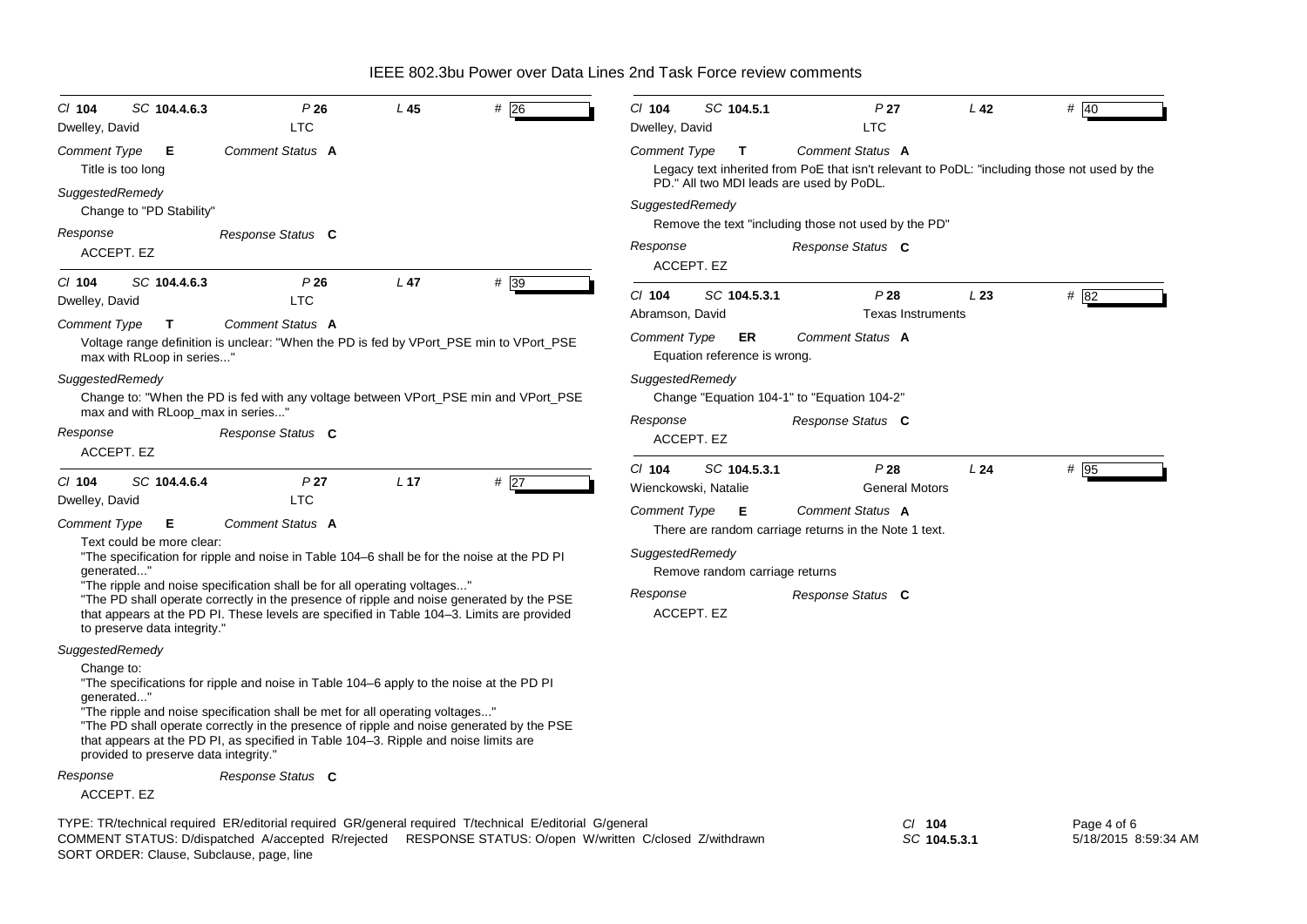| SC 104.6<br>$CI$ 104                                   | P28                                                                                                                                                                    | L32             | # $ 41$ | $CI$ 104                   | SC 104.6.3.2                     | P30                                                                                       | L38             | $# \overline{31}$ |
|--------------------------------------------------------|------------------------------------------------------------------------------------------------------------------------------------------------------------------------|-----------------|---------|----------------------------|----------------------------------|-------------------------------------------------------------------------------------------|-----------------|-------------------|
| Dwelley, David                                         | <b>LTC</b>                                                                                                                                                             |                 |         | Dwelley, David             |                                  | <b>LTC</b>                                                                                |                 |                   |
| <b>Comment Type</b><br>$\mathbf{T}$                    | Comment Status A                                                                                                                                                       |                 |         | <b>Comment Type</b>        | T                                | Comment Status A                                                                          |                 |                   |
|                                                        | This text refers to a master entity inside the PSE: "The SCCP uses a single master at the<br>PSE PI to control". From the spec's point of view, the PSE is the master. |                 |         | logic 1"                   |                                  | Bad text inherited from 1-wire spec: "The master shall use a Write 1 time slot to write a |                 |                   |
|                                                        | Similar comment at line 37: "where the master device sources"                                                                                                          |                 |         | SuggestedRemedy            |                                  | Change to: "The master shall use a Write 1 time slot to transmit a logic 1"               |                 |                   |
|                                                        | Similar comment at line 43: "The master device shall source"                                                                                                           |                 |         | Response                   |                                  | Response Status C                                                                         |                 |                   |
| SuggestedRemedy                                        |                                                                                                                                                                        |                 |         |                            | ACCEPT. EZ                       |                                                                                           |                 |                   |
|                                                        | Change text to: "The PSE acts as the master during SCCP communications to control"                                                                                     |                 |         |                            |                                  |                                                                                           |                 |                   |
| Line 37: "where the PSE sources"                       |                                                                                                                                                                        |                 |         | $Cl$ 104<br>Dwelley, David | SC 104.6.3.3                     | P30<br><b>LTC</b>                                                                         | L <sub>53</sub> | #2                |
| Line 43: "The PSE shall source"                        |                                                                                                                                                                        |                 |         | <b>Comment Type</b>        | E.                               | Comment Status A                                                                          |                 |                   |
| Response                                               | Response Status C                                                                                                                                                      |                 |         |                            |                                  | Bad text inherited from 1-wire spec: "in order to find out the status"                    |                 |                   |
| ACCEPT. EZ                                             |                                                                                                                                                                        |                 |         | SuggestedRemedy            |                                  |                                                                                           |                 |                   |
| SC 104.6.3.1                                           |                                                                                                                                                                        | L <sub>14</sub> |         |                            |                                  | Change to: "in order to determine the status"                                             |                 |                   |
| $CI$ 104<br>Dwelley, David                             | P30<br><b>LTC</b>                                                                                                                                                      |                 | #       | Response                   | ACCEPT. EZ                       | Response Status C                                                                         |                 |                   |
| <b>Comment Type</b><br>Е                               | Comment Status A                                                                                                                                                       |                 |         |                            |                                  |                                                                                           |                 |                   |
|                                                        | Unmatched tenses: "The master shall then release its PI and goes into receive mode (RX)."                                                                              |                 |         | $CI$ 104                   | SC 104.6.3.3                     | P <sub>31</sub>                                                                           | L <sub>1</sub>  | # 96              |
| SuggestedRemedy                                        |                                                                                                                                                                        |                 |         |                            | Wienckowski, Natalie             | <b>General Motors</b>                                                                     |                 |                   |
|                                                        | Change to: "The master shall then release its PI and go into receive mode (RX)."                                                                                       |                 |         | <b>Comment Type</b>        | E                                | Comment Status A                                                                          |                 |                   |
| Response                                               | Response Status C                                                                                                                                                      |                 |         |                            | missing space                    |                                                                                           |                 |                   |
| ACCEPT. EZ                                             |                                                                                                                                                                        |                 |         | SuggestedRemedy            |                                  |                                                                                           |                 |                   |
| SC 104.6.3.1<br>C/ 104                                 | P30                                                                                                                                                                    | L8              | # $42$  |                            | Change:  with tRECbetween slots. |                                                                                           |                 |                   |
| Dwelley, David                                         | <b>LTC</b>                                                                                                                                                             |                 |         |                            | to:  with tREC between slots.    |                                                                                           |                 |                   |
| Comment Type<br>T.                                     | Comment Status A                                                                                                                                                       |                 |         | Response                   |                                  | Response Status C                                                                         |                 |                   |
|                                                        | "All communication" could be misinterpreted as including Ethernet communications                                                                                       |                 |         |                            | ACCEPT. EZ                       |                                                                                           |                 |                   |
| SuggestedRemedy<br>Change to: "All SCCP communication" |                                                                                                                                                                        |                 |         |                            |                                  |                                                                                           |                 |                   |
| Response                                               | Response Status C                                                                                                                                                      |                 |         |                            |                                  |                                                                                           |                 |                   |
| ACCEPT. EZ                                             |                                                                                                                                                                        |                 |         |                            |                                  |                                                                                           |                 |                   |

*SC* **104.6.3.3**